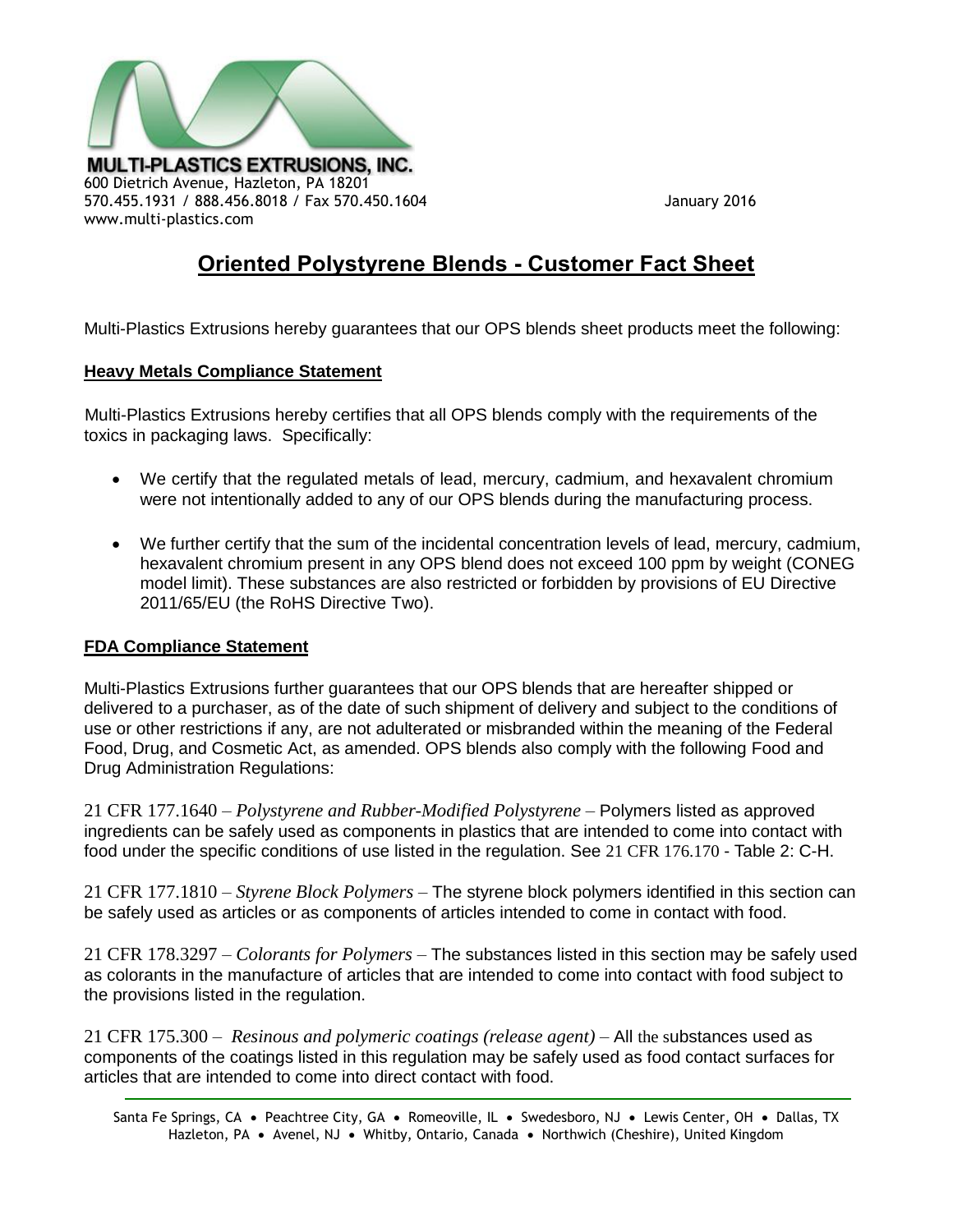

570.455.1931 / 888.456.8018 / Fax 570.450.1604 January 2016

## **Allergen Statement**

www.multi-plastics.com

This is also to confirm that our OPS blends do not contain any components based on/or derived from any known or potential allergen such as, but not limited to:

- 1. Peanuts and products thereof
- 2. Tree nuts and products thereof
- 3. Eggs or egg derivatives
- 4. Dairy or dairy derivatives
- 5. Wheat or wheat products
- 6. Soybeans or soy derivatives
- 7. Gluten from rye, oats and barley
- 8. FD&C/synthetic colors
- 9. Sulfites at concentrations more than 10mg/kg
- 10. Sesame/poppy/caraway seeds
- 11. Shellfish/fish/crustacea/molluscs and products thereof
- 12. Mustard and products thereof
- 13. Corn or corn derivatives
- 14. Cottonseed products
- 15. Lupin and products thereof
- 16. Celery and products thereof
- 17. Natural rubber latex

# **Toxics Statement and Proposition 65 Compliance**

Multi-Plastics Extrusions also certifies that our OPS blends do not contain any of the following chemicals:

BPA, BPS, PVC, chlorinated phenols, phthalates (DEHP, BBP, DINP, DBP, DnHP, DNOP, DIDP), polychlorinated biphenyls (PCB), poly-brominated biphenyls (PBB) or poly-brominated biphenyl ethers (PBDE), polychlorinated triphenyls (PCT), decabromodiphenyls (DBDPO), glyoxal, naphthalene (and/or naphthalene compounds), TNPP, melamine, diethanolamine (DEA), benzophenone, nonylphenol (and compounds), azo dyes, monosodium glutamate, octylphenolethoxylate, asbestos, dimethylfumurate (DMF), fluorinated telomeric materials, PFOA, PFOS, Dioxin, benzene, phenol, sulfur, organotins (DBT and DOT), BHA, BHT, parabens, biocides, or any animal by-products.

OPS blends also pose no risk of cancer or reproductive hazards under the California Safe Drinking and Toxic Enforcement Act of 1986 (Proposition 65 - listed chemicals) directive and its amendments and therefore do not require a warning statement. However, trace levels of ethylbenzene are present in all polystyrene products but also not at a level that would require a warning statement to consumers under California law.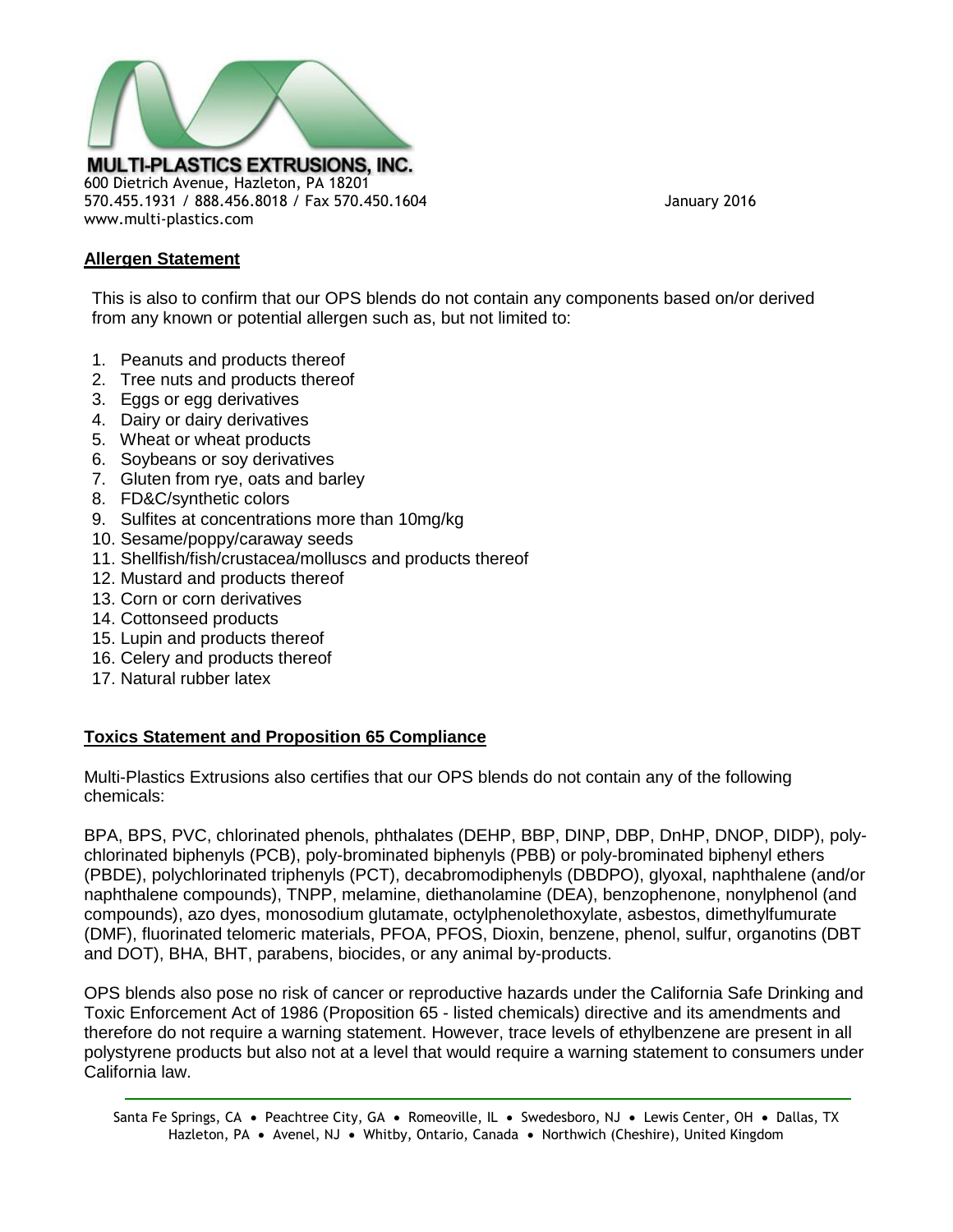

# **Non-Use of Halogen Substances**

This is to certify that all our OPS blends meet the limitations in the table below and can be considered **Halogen Free.**

Total concentration of

| Substance restrictions for hardgen-rice products and components |                                      |
|-----------------------------------------------------------------|--------------------------------------|
| <b>Substances</b>                                               | <b>Permissible Limit (by weight)</b> |
|                                                                 | 900 ppm (0.09%)                      |
| Вr                                                              | 900 ppm (0.09%)                      |

Substance restrictions for halogen-free products and components

Chlorine (Cl) + Bromine (Br) 1500 ppm (0.15%)

There is also no intentional use of Red Phosphorus and Antimony Trioxide  $(Sb<sub>2</sub>O<sub>3</sub>)$  and/or content level exceeding 1000ppm in OPS blends.

#### **REACH Compliance Statement**

Manufacturers of all OPS blend raw materials have provided written statements to us that their products which are ultimately exported to the EU by our customers are in full compliance with REACH. However, our OPS blends are *articles* in terms of REACH definitions and are therefore exempt from registration. These products do not contain substances which are released under normal or reasonably foreseeable conditions of use (REACH Article 7-1). EU-importers of Multi-Plastics Extrusions products are therefore relieved from any registration or notification obligations.

These statements also include all Substances of Very High Concern (SVHC) as is defined in Article 57 of REACH. However, please be advised that we do not specifically test OPS blends for each of those substances as they are not intentionally added to them and are not expected to be present at any levels above the threshold limits identified in REACH based on our detailed knowledge of all of the raw materials used in our sheet products. This manufacturer's guarantee is valid for all SVHC's listed up to December 2015.

# **Kosher Statement**

OPS blends are composed of synthetic and chemically inert materials of a high degree of purity and so they will not adversely affect the *Kosher* status of the food packaging products you are creating. Please contact your local *Kosher* certifying agency such as the *Orthodox Union* for assistance in this matter.